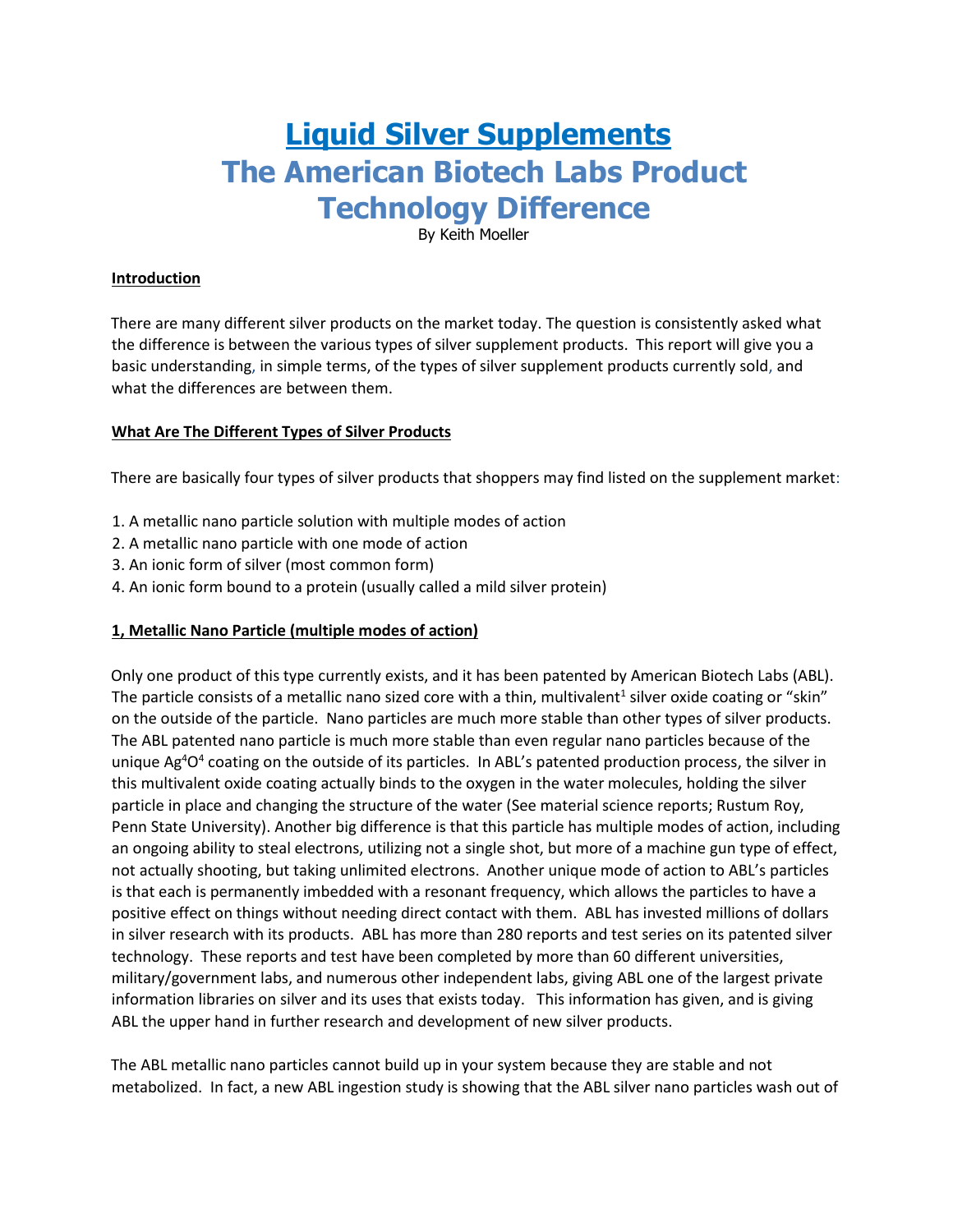the body within about 24 hours. This means that the ABL technology silver products cannot cause the blue man syndrome called argyria.

## **2, Metallic Nano Particle (single mode of action)**

A limited number of products exist in this category on the supplement market. They are characterized usually by having a yellow or brown color. They work because the outside of the silver particle oxidizes and loses an electron, which it wants to get back. It is the particle's ability to take that one electron back which gives the product its one mode of action.

#### **3. Ionic Forms of Silver**

The most common forms of silver liquids found on the supplement market today are ionic or chemical forms of silver. They are the most common because they are the easiest to make. Many are made by just diluting down chemical forms of silver, like silver nitrate, to a certain part per million (PPM), which is then just bottled and sold to the public. Some are made by arcing electricity through silver rods into water, using either AC (alternating current, like in your house) or DC (direct current, using batteries) for manufacturing. Ionic products have the smallest particle size, because the silver molecules have been broken down into individual silver atoms. Usually they tout this as being a good thing, however, ionic forms of silver are the least stable and can fall out of solution very rapidly. This sometimes leaves a layer of muck on the bottom of the container that needs to be filtered off before it is bottled. Usually, ionic silver particles need to be bound to something in order to keep the silver in suspension (explained more in the silver protein section). Ionic silver particles have one mode of action. They work because they have a +1 charge, meaning each particle is missing one electron. Because of this, ionic forms of silver have the ability to steal that one electron back from something else. That is the only means by which ionic silver particles function. However, as soon as an ionic particle steals back its missing electron, it is then neutral. Once neutralized, the ionic silver particles have no further use. These atoms are then in a "happy" state, and have no ability to recharge themselves, or be at all useful anymore. The single use aspect of ionic forms of silver are the reason that these products usually have large amounts of contained silver in them. Where a metallic nano particle can perform its duties at a very low ppm levels, like 10 or even much less, ionic forms of silver are usually sold at levels of hundreds or even thousands of ppms of silver. These products need the higher silver levels because, in general, they are much less useful individually, it is a single shot use and then done technology. Another reason ionic forms of silver need higher ppm levels is because the silver ions can be bound up in the body's metabolism process and thus are not readily available to do their intended jobs.

Ionic forms of silver are not the best choice for human use for several reasons. The first reason is that much larger amounts of silver are contained and thus consumed by the individuals using these products. The second reason is that ionic forms of silver are metabolized and thus bound up in body systems. If ionic silver products are used at very high ppm's (large amounts of contained silver) over long periods of time, the ionic silver can build up in the system and cause a condition called argyria. Argyria is a condition where there is too much silver in the body for it to be eliminated through normal body excretion methods (i.e. going to the bathroom, breathing, sweating). In order to get rid of the excess ionic silver, the body just walls it off in the cells. This depositing of the ionic silver in the cells slowly turns the skin a blue or gray color, with the color increasing over time as excessive amounts are continually ingested. Argyria is only cosmetic in nature, meaning that it only affects one's outward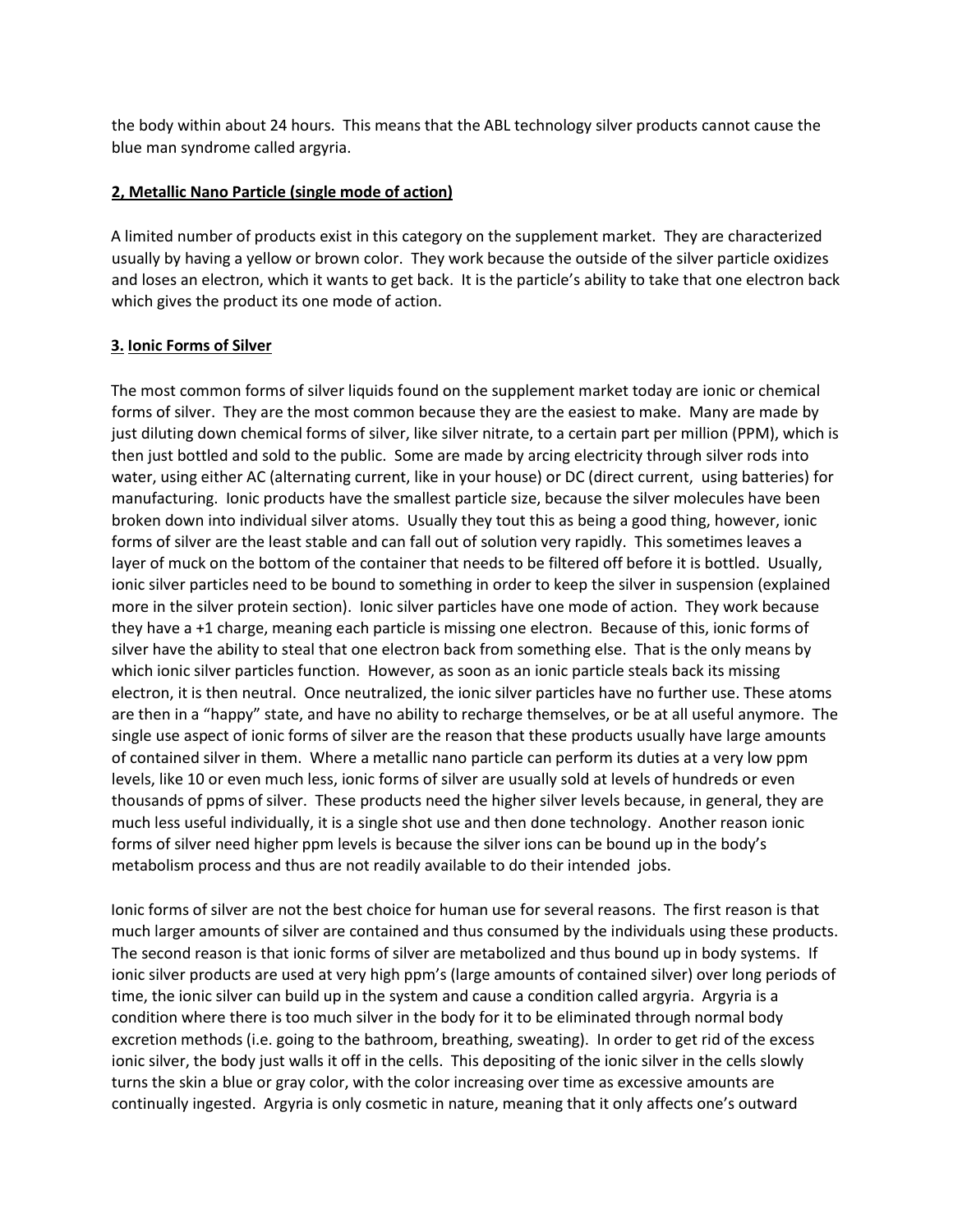appearance, there is no actual harm done to the body, organs, or how it functions. It can be compared to getting a full body, solid color tattoo, as the condition is permanent. I must again emphasize that this condition is very rare, and can only happen in instances where large amounts of very high ppm ionic silver are consumed daily over many years.

## **4. Mild Silver Proteins**

Mild silver proteins are just another form of ionic silver. Because ionic forms of silver are not generally stable and because they contain unusually large amounts of silver, they are sometimes bound to a protein. Binding the silver to a protein helps to make ionic silver products more stable and helps keep the silver in suspension longer. Once the ionic silver product has been made by diluting down chemicals or by arcing silver rods, protein is then mixed with the silver. An example of this type of protein would be Knox Gelatin (the stuff used to make jam). Once the ionic silver and the protein are mixed together, it is usually defined as a mild silver protein. The drawback to using the protein is that having the protein bound to the silver, makes the silver less functional or useful. The general rule is the more ingredients you mix with the silver, the less effective it becomes. Consequently, even higher levels of silver are needed to obtain the desired effect.

Potential side effects of using a silver protein are about the same as those of a regular form of ionic silver. Generally, they are not problematic to use, but could cause argyria if one with a high ppm of silver is misused over a long period of time.

## **General Questions:**

## **What is a PPM**

In the case of a silver liquid, a "ppm" or "part per million" is a measurement of the amount of silver contained within the liquid. For example, if a product stated that it contained 10 ppm of silver, it would mean that for every million parts of water there would be 10 parts of silver. That does not mean that there are 10 pieces of silver in the water, but rather, if all the silver in that water were added together, they would equal ten parts for every million parts of water.

## **How Are Parts Per Million Measured**

It takes a very precise and usually expensive machine to determine how many parts per million of silver is actually in the water. Usually the ppm's are measured on one of four types of machines. Those machines are the AA machine (Atomic Absorption), DCPMS (Direct Coupled Plasma), ICPMS (Inductively Coupled Plasma ), and an EM (Emissions Spectroscopy). These quality machines will measure accurately to parts per billion. It is important that the silver measurement be done on a quality machine so that the person can know how much silver he or she is actually consuming or ingesting. Most cases of argyria that I have seen, were people who made a silver product at home with a couple of batteries and some silver wire. They had no idea how much silver they were consuming daily. Some of the homemade colloidal silver machines we tested, produced a very inconsistent product, with a very different ppm level every time it was made. Some people try to measure silver content with a devise that measures TDS, which is "Total Dissolved Solids". TDS only tells you how much solid particulate is in the water, not